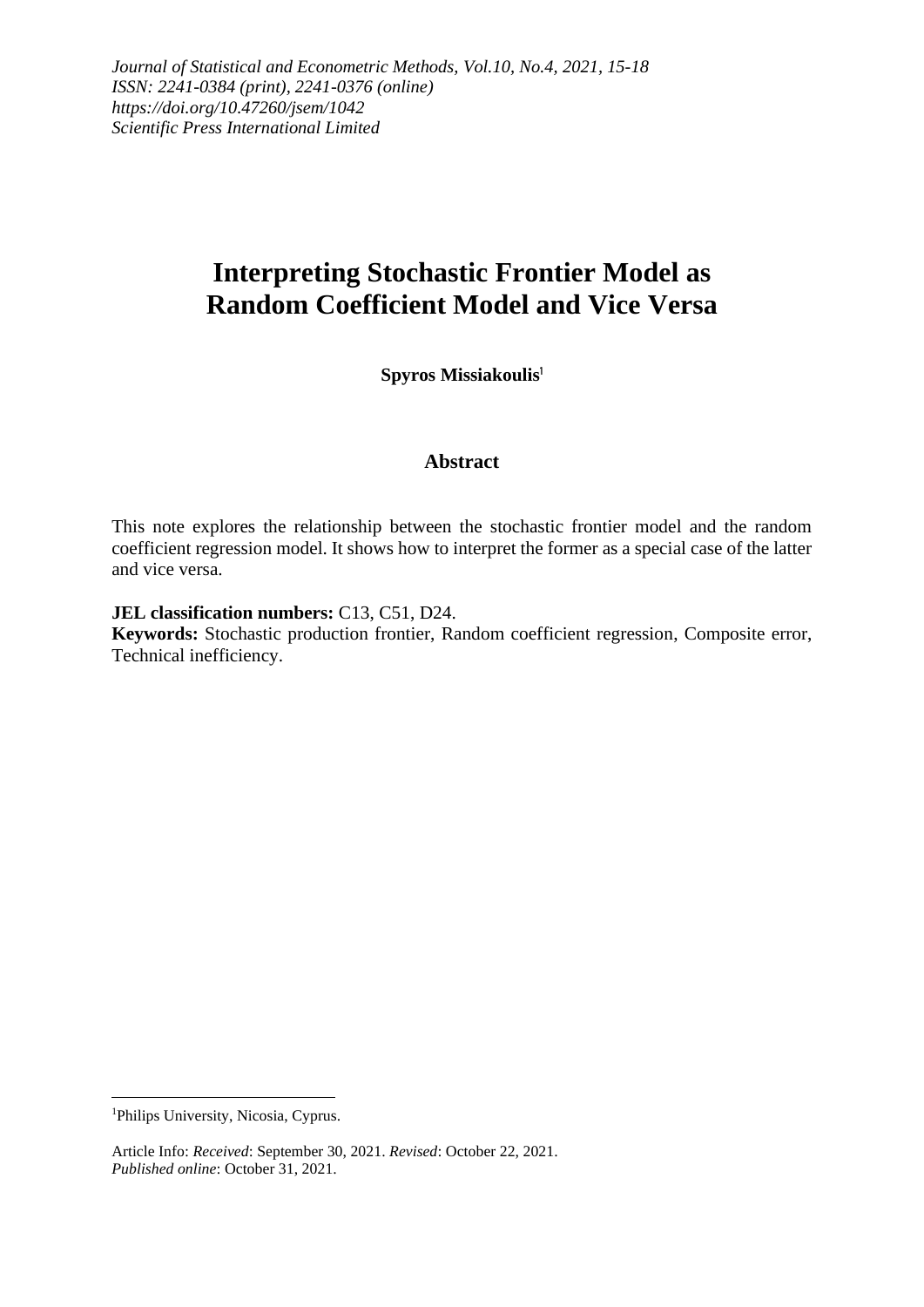### **1. The Stochastic Frontier Production Model**

The stochastic frontier production model introduced by Aigner, Lovell and Schmidt (1977) and independently by Meeusen and Broeck (1977) relates the production function

$$
y_i = \beta_0 + \sum_{j=1}^k \beta_j x_{ij} + \varepsilon_i \tag{1}
$$

with the composite error specification

$$
\varepsilon_i = \nu_i - u_i \quad , \tag{2}
$$

where *y*<sub>i</sub> measures the output,  $x_{ij}$  measures the  $j$ <sup>th</sup> input,  $\beta$ <sup>0</sup> is the unknown intercept,  $\beta$ <sup>*j*</sup> is the  $j$ <sup>th</sup> unknown slope parameter, *v<sup>i</sup>* represents the usual two-sided distribution term with  $v_i \sim NID(0, \sigma_v^2)$ , and  $u_i$ , which is distributed independently of  $v_i$  and satisfies  $u_i \ge 0$ , represents the technical errors of the firm. The most commonly assumed distribution of  $u_i$  is the (positive) half-normal. This is not a restrictive assumption as any other suitable (positive) distribution of  $u_i$  may be considered. The technical inefficiency relative to the stochastic frontier is then given by *ui*%. Model (1) with (2) will be referred to as the ALS model. Excellent reviews of the ALS model and the frontier literature, in general, may be found in Forsund *et al*. (1980) and, Kumbhakar and Lovell (2000).

All unknown parameters of the ALS model are estimated either by Corrected Ordinary Least Squares, or Maximum Likelihood (Aigner *et al*. 1977; Olson *et al*. 1980; Lee 1983; Greene 1990; Greene 2010), with each method having its pros and cons.

The main weakness of the ALS model was the impossibility to determine the individual technical inefficiencies. Although the mean technical inefficiency over the sample is estimable, it was not possible to decompose each residual into its two components. Jondrow *et al*. (1982) suggested a solution to this problem by considering the expected value of *ui*, conditional upon  $\varepsilon_i$ . Under the half-normal assumption for  $u_i$ , individual coefficients are estimated either by

$$
u_i = \frac{\sigma_u \sigma_v}{\sqrt{\sigma_u^2 + \sigma_v^2}} \left(\frac{f(z_i)}{1 - F(z_i)}\right),
$$
  
\n
$$
z_i = \frac{\varepsilon_i \sigma_u}{\sigma_v \sqrt{\sigma_u^2 + \sigma_v^2}},
$$
\n(3)

and *f(∙)* and *F(∙)* are the standard normal density and distribution functions respectively; or by

$$
u_{i} = \frac{\sigma_{u}^{2}}{\sigma_{u}^{2} + \sigma_{v}^{2}} \varepsilon_{i} \quad \text{if} \quad \varepsilon_{i} \le 0
$$
  
= 0 \quad \text{if} \quad \varepsilon\_{i} > 0. \tag{4}

The former is based on the *mean* of *u<sup>i</sup>* conditional on *ε<sup>i</sup>* , and the latter is based on the *mode* of *u<sup>i</sup>* conditional on *εi*.

where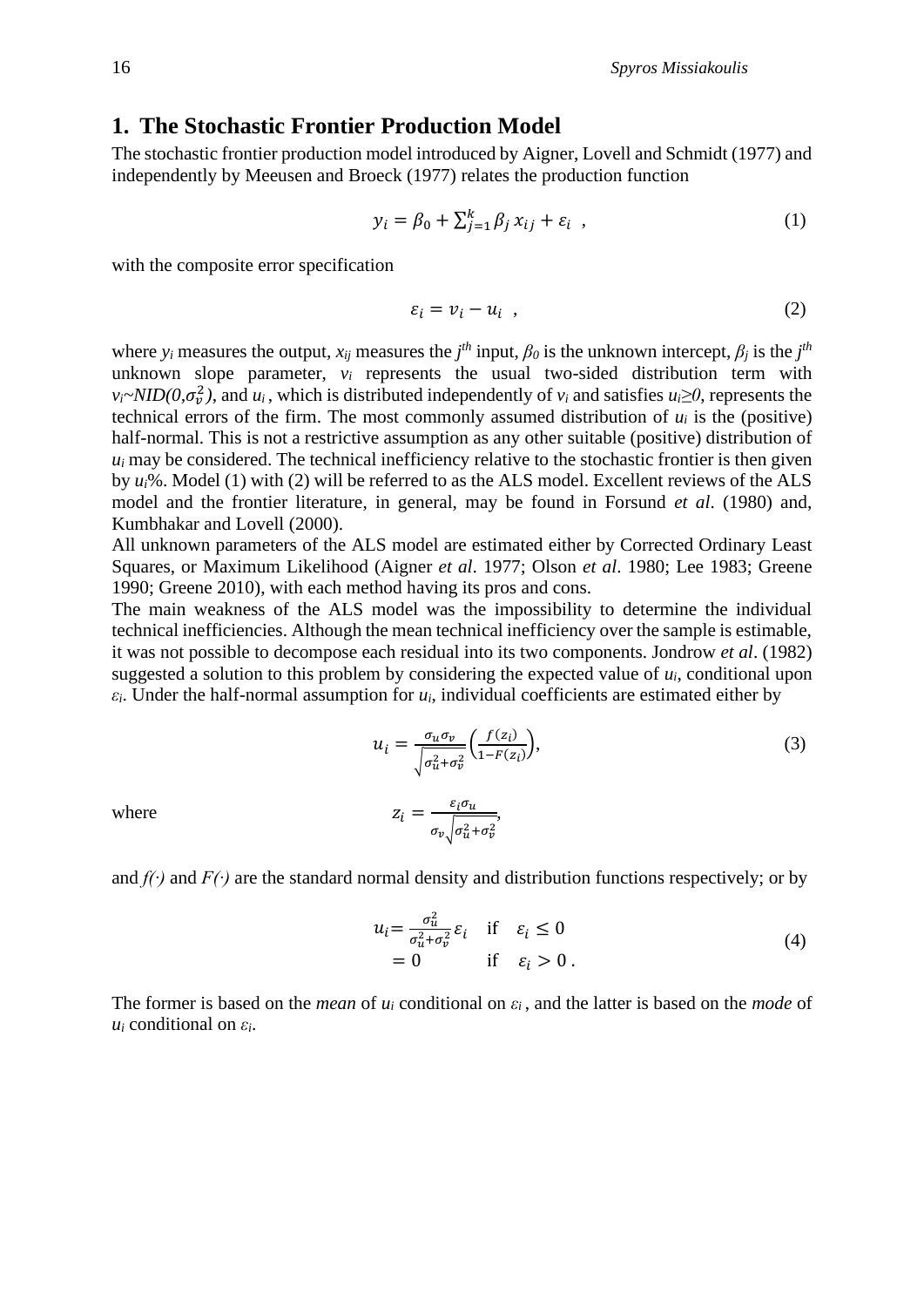# **2. The Random Coefficient Model**

The conventional random coefficient regression model is given by

$$
y_i = \beta_{i0} + \sum_{j=1}^k \beta_{ij} x_{ij} , \qquad (5)
$$

with

$$
\beta_{ij} = \beta_j + w_{ij} \quad j = 0, 1, ..., k \quad , \tag{6}
$$

where all the *w*'s are assumed as  $w_{ij} \sim NID(0, \sigma_j^2)$ ,  $j=0,...,k$ . Note, if it is desired, an error term may be also introduced in (5). We may now rewrite (5) as

$$
y_i = \beta_0 + \sum_{j=1}^k \beta_j x_{ij} + \varepsilon_i \tag{7}
$$

where now

$$
\varepsilon_i = w_{i0} + \sum_{j=1}^k x_{ij} w_{ij} \tag{8}
$$

Maximum Likelihood and Generalized Least Squares methods have been suggested for the estimation of  $\beta_i$ ,  $j=0,...,k$  and their corresponding variances (Swamy, 1971; Raj and Ullah, 1981; Kreft and de Leeuw 1998).

#### **3. The equivalence of the two models**

Consider now the random coefficient model in (5) or (7) with only one difference, namely, *wi0* in (6) or (8) is not normally distributed but follows the one-sided distribution of -*u<sup>i</sup>* in (2). In other words, by setting  $w_{i0} = -u_i$  and  $\sum x_{ii}w_{ii} = v_i$  the model in (7) and (8) is nothing else but the ALS model. Of course, we may argue the other way. That is if we assume that  $u_i = -w_i \cdot \partial$  and  $v_i =$ *Σxijwij*, the ALS model is a special case of the random coefficient regression model. Since each  $w_{ij}$ ,  $j=1,...,k$ , is normally distributed, then  $v_i$  is also normally distributed.

Griffiths (1972) showed that under the assumption, each residual is allocated between its components in the same proportion as the variance of *ε<sup>i</sup>* is allocated between the variance of each error component, GLS estimates of each individual coefficient are minimum variance, linear, unbiased estimates.

Adopting Griffiths' assumption we may construct technical inefficiencies as

$$
u_{i} = -\frac{Var(u_{i})}{Var(u_{i}) + Var(v_{i})} \varepsilon_{i} = -\frac{(\pi - 2)\sigma_{u}^{2}}{(\pi - 2)\sigma_{u}^{2} + \pi\sigma_{v}^{2}} \varepsilon_{i} \quad \text{if} \quad \varepsilon_{i} \le 0
$$
  
= 0 \qquad \qquad \text{if} \quad \varepsilon\_{i} > 0 , \qquad (9)

If, however, we also adopt the ALS interpretation that the relative variability of the two sources of random error is a function of  $\sigma_u^2$  and  $\sigma_v^2$  and not of  $Var(u_i)$  and  $Var(v_i)$  then (9) is written as

$$
u_{i} = \frac{\sigma_{u}^{2}}{\sigma_{u}^{2} + \sigma_{v}^{2}} \varepsilon_{i} \quad \text{if} \quad \varepsilon_{i} \le 0
$$
  
= 0 \quad \text{if} \quad \varepsilon\_{i} > 0 , \tag{10}

which is exactly the same as (4).

Although this note focuses on the frontier production model, its generalization for all frontier models, i.e. cost or profit frontiers, is trivial.